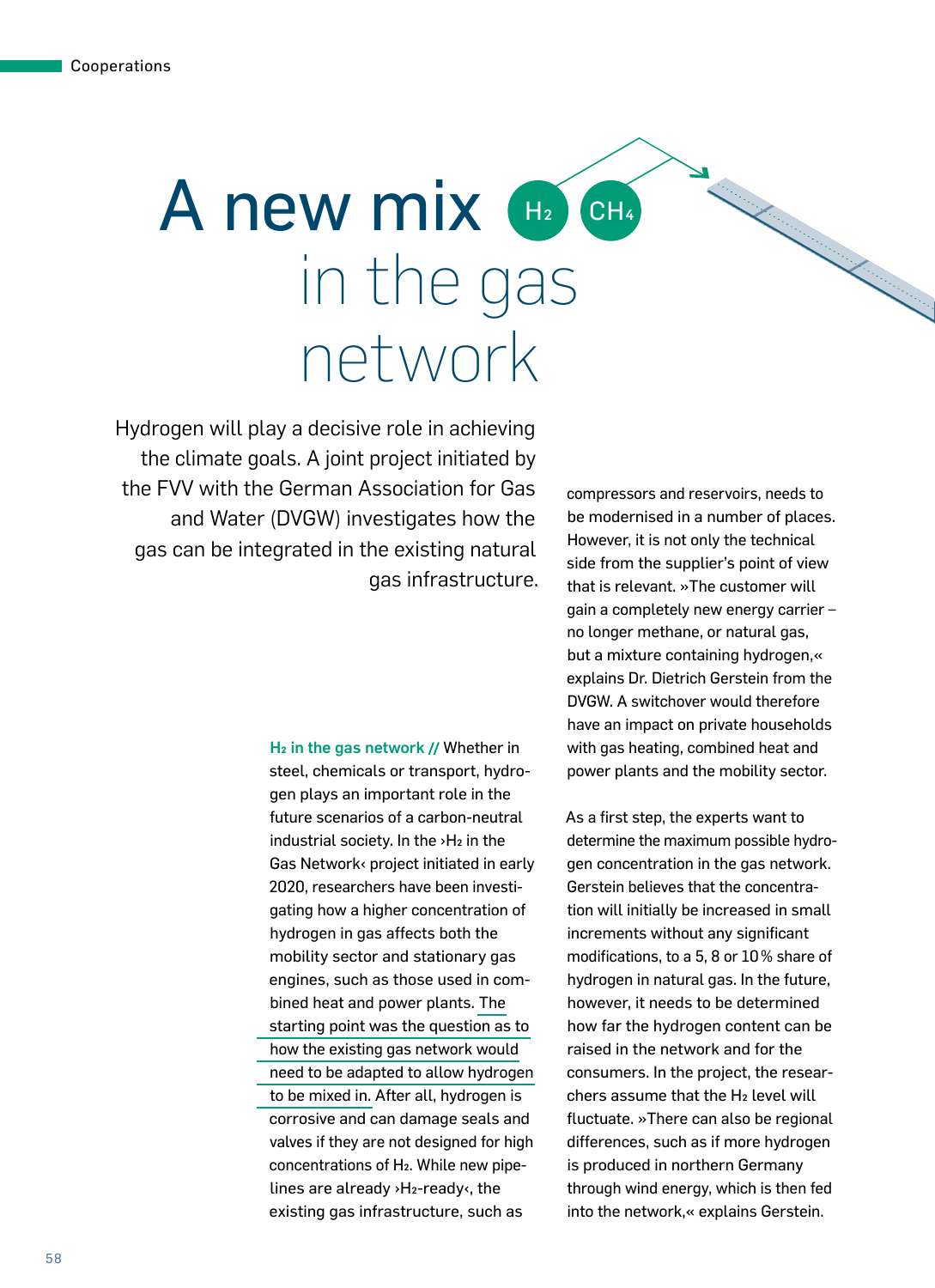Even today, the existing gas infrastructure could transport up to 20% H2. However, not all natural gas engines are suitable for operation with hydrogen. In individual cases, compatibility with a hydrogen component of up to 100% was demonstrated. »But the question is how to bring about compatibility for dynamically fluctuating hydrogen contents and for the entire fleet,« explains Georg Blesinger from the Institute for Internal Combustion Engines (IFKM) at the Karlsruhe Institute of Technology (KIT). In collaboration with the Institute for Thermal Energy Technology and Safety at the KIT, Blesinger is performing a risk and status analysis within the scope of the project. After all, there are a number of challenges: hydrogen attacks rubber and plastic parts, and even high-alloy steels, as used in valve seats and elsewhere, are not suitable for this application. Moreover, the gas is extremely flammable and burns five times as quickly as methane. As a result, there is a particularly high risk of pre-ignition and knocking. Under certain conditions, flashback into the intake area can even occur during gas exchange. However, IKFM head Prof. Dr. Thomas Koch is convinced that the challenges can be overcome.

In the future, vehicles running on natural gas could be filled with the H2 /CH4 mixture at natural gas filling stations. The proportion of hydrogen there currently cannot exceed 2%, as the tanks of natural gas vehicles are not approved for higher concentrations. If necessary, the hydrogen could be separated from the natural gas again at the filling station if it is to be stored and not burned as a mixture. »If the gas network is suitable for transporting hydrogen in the future, there will also be sufficient storage options,« comments a convinced Gerstein.

today, the

today i ctute od transport

uarspoolo

up to 2% old

allowed at

m cauta Kilifo

slidens

The DVGW expert believes that a considerable hydrogen production infrastructure could be established in Germany within five to ten years. Above all, this requires the political will and the right framework conditions. Gerstein feels that the recently published hydrogen strategy is a big step in the right direction. Indeed, the technology is already available: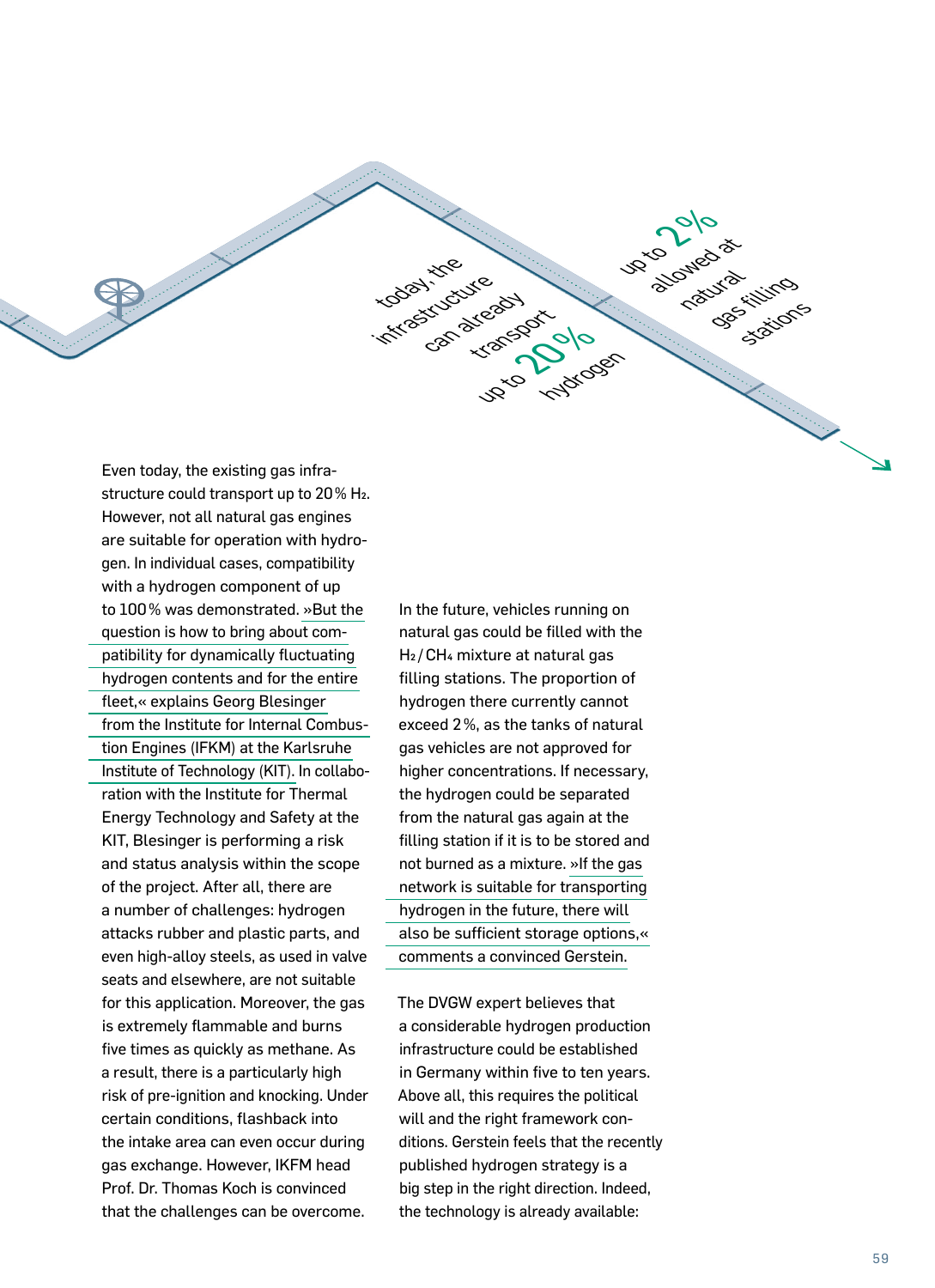there are already pilot power-to-gas plants in which electrolysis is used to convert wind and solar energy into ›green‹ hydrogen, which is then fed into the network. However, these smaller plants are not sufficient to supply the gas nationwide. Therefore, the German federal government plans to import hydrogen from North Africa, where, with solar energy and low electricity costs, the gas can be produced much more cheaply than in Germany.

It is not only the technical aspects that determine long-term success: an economic perspective is also important. The switch to a higher share of hydrogen would likely be profitable in spite of the high costs, reports Gerstein: »If we had to build power lines to transport the same amount of energy, it would be much more expensive. Also, far more energy can be stored in the gas network than in power stores.«

The project has a planned duration of two years and focusses on Germany. However, scenarios for Europe are also being considered. Although vehicles with gas engines are very much a niche in Germany, a glance at the rest of Europe reveals the potential they hold: in Italy, ten times as many natural gas vehicles are registered as in Germany.**||**

### 3 months

Renewable energies

storage duration in gas reservoirs at a maximum load of 85 GW

> → only 36 minutes in power stores

## 220 TWh

Power-to-gas

storage capacity in gas network and infrastructure

 $\rightarrow$  only 0.04 TWh in all power stores